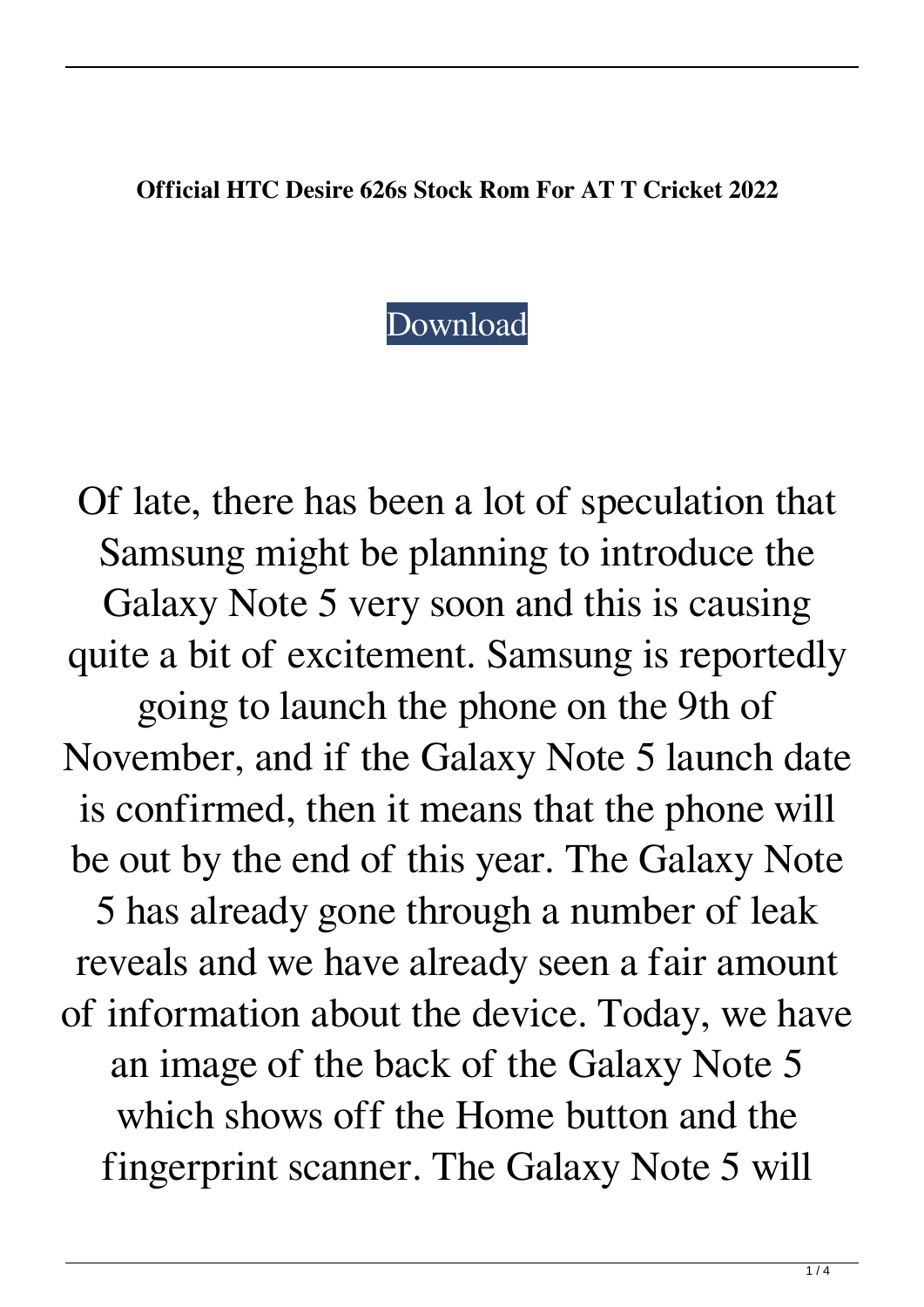probably be the most important smartphone of the year, and it looks like Samsung is going to pack some really impressive features into the device. You will get a display which has a resolution of 1440 x 2880 pixels, and it is expected that the Galaxy Note 5 will come with the same 1440 x 2560 pixels Super AMOLED display as we found on the Galaxy Note 4. The phone is also going to be water resistant and it will probably come with a Galaxy Gear. What is interesting about this image is the existence of a

different sized fingerprint sensor, and the fingerprint scanner might be one of the main ways to get access to the device. The company said it is working on a mobile payment service, and it is calling this service Samsung Pay. The report states that Samsung is going to launch the Samsung Pay service at the IFA show next week and then work to get it ready for a launch in the later part of the year. Samsung is currently the leader in the mobile payments market with the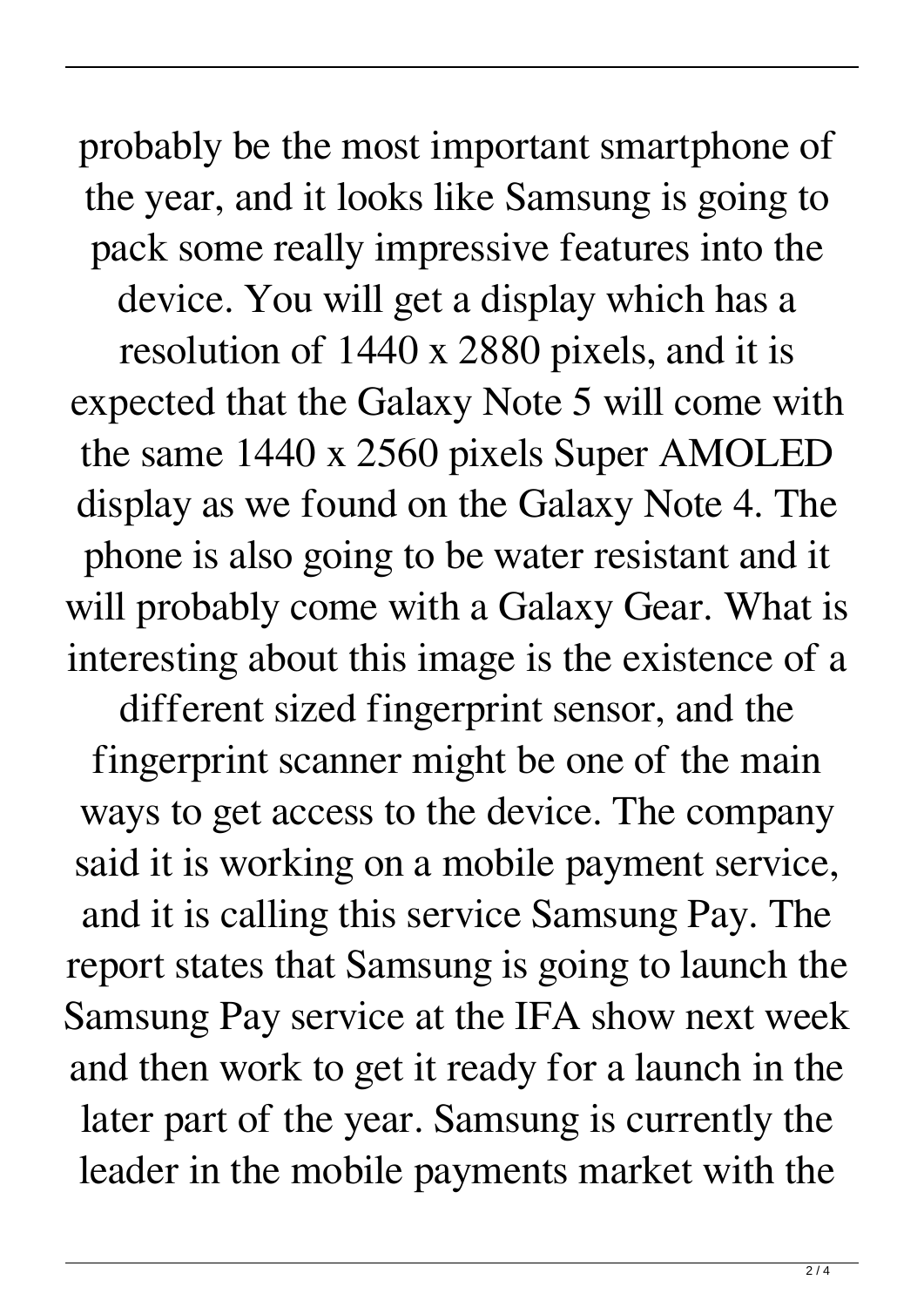new service, but if it fails then Apple and Google are the likely challengers in this market. Samsung has stated that the Samsung Pay service will be available on all Galaxy devices and the upcoming Galaxy Note 5 is going to have a very important role to play. Samsung will need to compete against Apple which launched Apple Pay and Google which has offered Android Pay. The report also states that Samsung is going to have to fight against Samsung Pay at the European show, and it is interesting that they would go to such lengths.

As the information is based on anonymous sources, it is best to treat it with a pinch of salt. The Galaxy Note 5 will be Samsung's first real

'phablet' device, and it is going to be really interesting to see what the company can offer to its loyal fans. The only information that we have at the